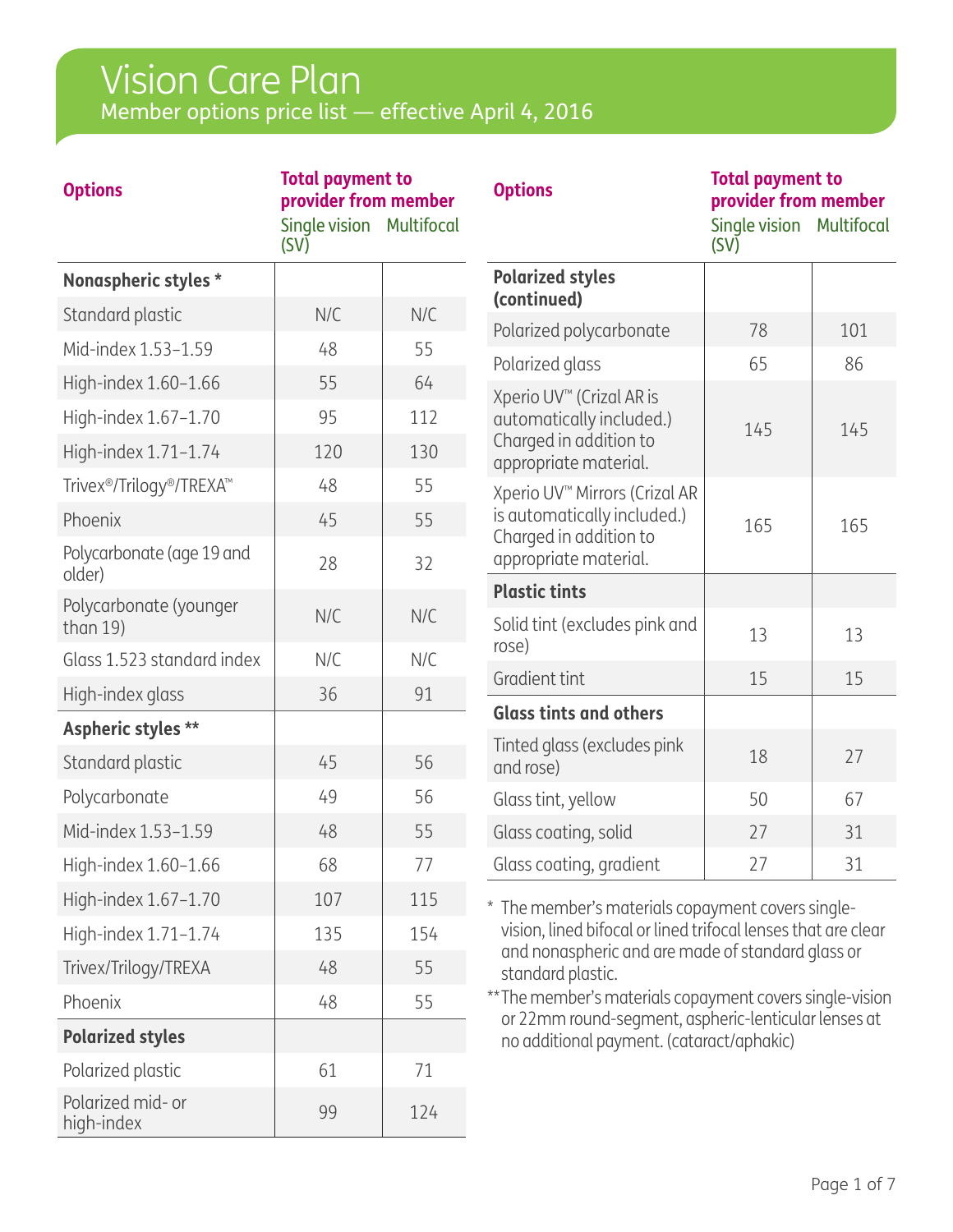|  | and the state of the state of the state of the state of the state of the state of the state of the state of th |  |  |
|--|----------------------------------------------------------------------------------------------------------------|--|--|
|  |                                                                                                                |  |  |
|  |                                                                                                                |  |  |

| <b>Options</b> | <b>Total payment to</b><br>provider from member |  |  |
|----------------|-------------------------------------------------|--|--|
|                | Single vision Multifocal                        |  |  |

(SV)

### **Options Total payment to provider from member**

Single vision Multifocal (SV)

| <b>Photochromics</b>                                            |     |     | <b>Miscellaneous (continued)</b>        |     |     |
|-----------------------------------------------------------------|-----|-----|-----------------------------------------|-----|-----|
| <b>Standard photochromics</b>                                   |     |     | Premium scratch-resistant<br>coating:   |     |     |
| Glass PBX or PGX                                                | 23  | 34  | Essilor TD2 <sup>®</sup> , Hoya Clarity |     |     |
| Plastic A: SunTech                                              | 72  | 83  | Shield                                  | 29  | 29  |
| Plastic B: Transitions <sup>®</sup>                             |     |     | TD2 <sup>®</sup> Optifoq <sup>®</sup>   | 53  | 53  |
| VI, PhotoViews <sup>™</sup> , LifeRx,<br>ChangeRx®, Colormatic® | 77  | 88  | Oversize 61 and above                   | 14  | 14  |
|                                                                 |     |     | Facet (includes polishing)              | 58  | 64  |
| <b>Premium photochromics</b>                                    |     |     | Ultraviolet (UV) treatment              | 15  | 15  |
| Glass Thin & Dark                                               | 37  | 58  | <b>BluTech Indoor</b>                   | 113 | 113 |
| Plastic C: Transitions <sup>®</sup><br>XTRActive®, Transitions® | 115 | 125 | <b>BluTech Outdoor</b>                  | 131 | 131 |
| Drivewear <sup>®</sup>                                          |     |     | Groove                                  | 12  | 12  |
| Plastic D: Transitions <sup>®</sup>                             | 120 | 157 | Drill and/or notch                      | 27  | 27  |
| Vantage <sup>™</sup>                                            |     |     | Roll and polish/polish                  | 13  | 13  |
| <b>Plastic E: Transitions</b><br>Signature VII, Transitions     | 103 | 116 | edges/edge coating                      |     |     |
| Graphite Green, Sensity                                         |     |     | Occupational/double<br>segment          |     | N/C |
| <b>Miscellaneous</b>                                            |     |     | Executive bifocal (plastic              |     | N/C |
| <b>Blended bifocal</b>                                          |     | 49  | only)                                   |     |     |
| Mirror coating, solid or<br>gradient                            | 44  | 44  | Center thickness 1.5 or<br>below        | N/C | N/C |
| Factory scratch-resistant                                       |     |     | Slab-off                                | N/C | N/C |
| coating                                                         | 16  | 16  | Prism                                   | N/C | N/C |

† Symbol is used to indicate changes that are specific to the April 4, 2016, price list update. Changes include new options, options that have a new name and options that have changed in placement and /or pricing.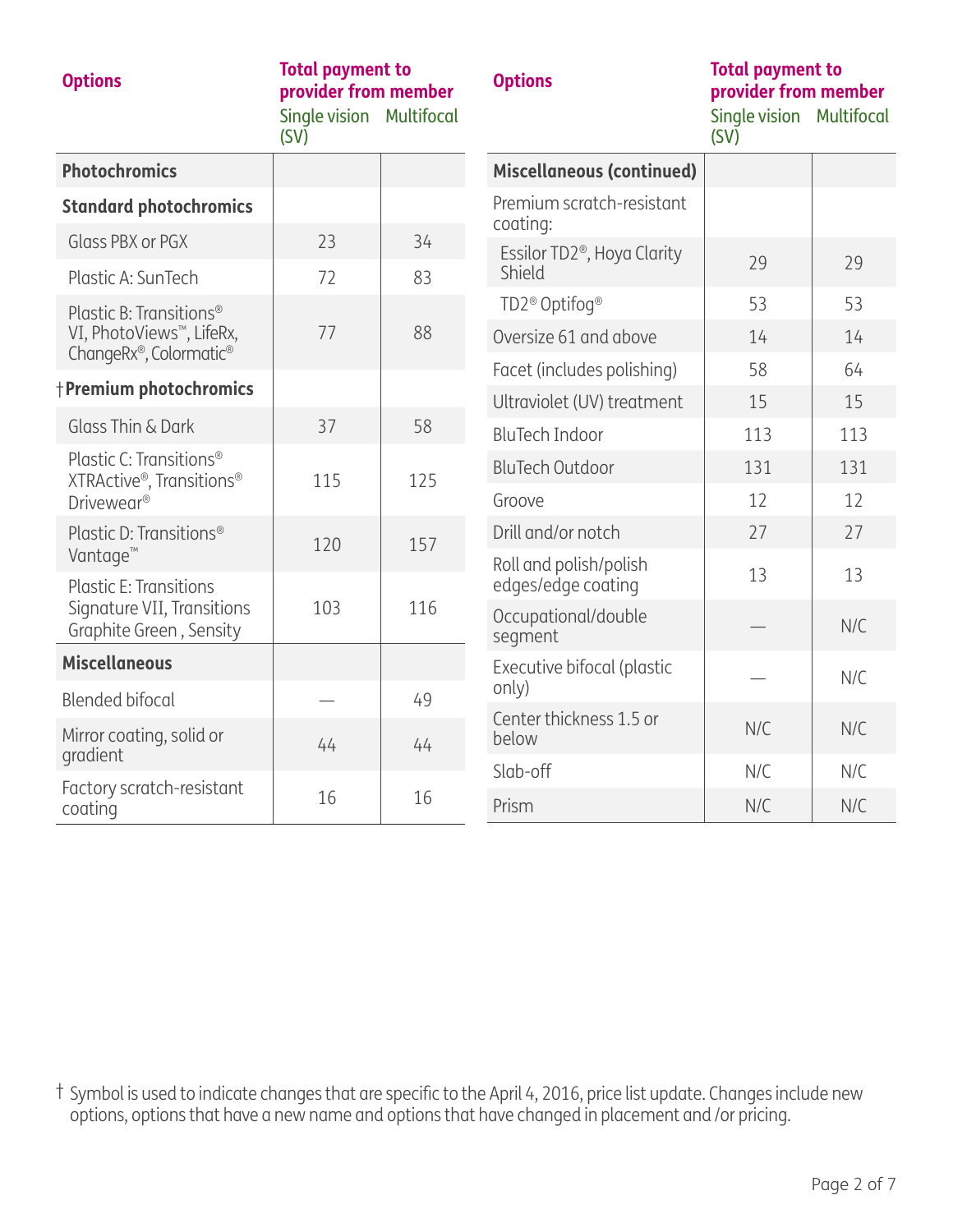| <b>Options</b>                          | <b>Total payment</b><br>to provider<br>from member |                                                                                                                                                                                                                                                                                                                                                                                                                                                                                                                                                                                                                                                                                                                                             |
|-----------------------------------------|----------------------------------------------------|---------------------------------------------------------------------------------------------------------------------------------------------------------------------------------------------------------------------------------------------------------------------------------------------------------------------------------------------------------------------------------------------------------------------------------------------------------------------------------------------------------------------------------------------------------------------------------------------------------------------------------------------------------------------------------------------------------------------------------------------|
| <b>Progressive lens</b><br>availability |                                                    |                                                                                                                                                                                                                                                                                                                                                                                                                                                                                                                                                                                                                                                                                                                                             |
| +Level 1                                | 60                                                 | Essilor Adaptar, Essilor Super No-Line, Signet Armorlite S/A<br>Navigator, S/A Navigator Short, Vision-Ease Outlook, Younger<br>Image                                                                                                                                                                                                                                                                                                                                                                                                                                                                                                                                                                                                       |
| Level 2                                 | 71                                                 | AO Compact, Adaptar Digital, Adaptar Short Digital, Essilor Natural,<br>Essilor Natural Digital, Hoyalux GP, Kodak Concise, SOLAMAX, Sola<br>VIP, X-Cel Freedom ID, Younger Adage                                                                                                                                                                                                                                                                                                                                                                                                                                                                                                                                                           |
| Level 3                                 | 82                                                 | AO Easy, Essilor Ideal, Hoya Amplitude, Hoya Amplitude Mini,<br>Hoyalux GP Wide, Kodak Precise, Kodak Precise Short, Ovation,<br>Ovation Digital, S/A Navigator FBS, S/A Navigator Short FBS, Seiko<br>Succeed, Seiko Succeed WS, SmallFit, SmallFit Digital                                                                                                                                                                                                                                                                                                                                                                                                                                                                                |
| Level 4                                 | 94                                                 | Accolade, Essilor Ideal Short, Hoya Amplitude BKS, Hoya Amplitude<br>IQ, Hoya Amplitude Mini BKS, Hoya Amplitude Mini IQ, Hoya Summit<br>cd, Hoya Summit ecp, Kodak Precise PB, Kodak Precise Short<br>PB, Seiko Supercede, Shamir Creation, Shamir Element, Shamir<br>Genesis, Shamir Piccolo, Shamir Piccolo Attitude, Sola Compact<br>Ultra, Varilux Comfort, Varilux Comfort Short, Varilux Sport, Vision<br>Ease Novel, Vision Ease Novella                                                                                                                                                                                                                                                                                            |
| +Level 5                                | 135                                                | Accolade Freedom, Definity, Definity Short, Essilor Ideal Advanced,<br>Essilor Ideal Advanced Wrap, Essilor Ideal Computer, Essilor Ideal<br>Driving, Essilor Ideal Fit, Essilor Ideal Sport, Hoya Amplitude Hi-Def,<br>Hoya Amplitude Mini Hi-Def, Hoya Summit cd iQ, Hoya Summit<br>ecp iQ, Kodak Concise Digital, Kodak Precise Digital, Kodak Precise<br>Short Digital, Seiko Supernal, Shamir FirstPAL, Shamir InTouch,<br>Shamir Spectrum, Varilux Comfort DRx, Varilux Comfort Enhanced,<br>Varilux Comfort Enhanced Fit, Varilux Comfort Short DRx, Varilux<br>Comfort W2+, Varilux Comfort W2+ Fit, Varilux Ellipse, Varilux<br>Ellipse 360, Varilux Physio, Varilux Physio DRx, Varilux Physio Short,<br>Varilux Physio Short DRx |
| +Level 6                                | 145                                                | Definity 3, Hoya iD LifeStyle, Hoya iD LifeStyle cd, Hoyalux Array,<br>Hoyalux Array Wrap, Kodak Unique, Seiko Surmount, Seiko<br>Surmount WS, Shamir Autograph II, Shamir Autograph II - Attitude,<br>Shamir Golf, Varilux Comfort W2+ Eyecode, Varilux Physio 360,<br>Varilux Physio Enhanced, Varilux Physio Short 360, Varilux Physio<br>W3+, Varilux Stylistic                                                                                                                                                                                                                                                                                                                                                                         |
| Level 7                                 |                                                    | N/A                                                                                                                                                                                                                                                                                                                                                                                                                                                                                                                                                                                                                                                                                                                                         |

† Symbol is used to indicate changes that are specific to the April 4, 2016, price list update. Changes include new options, options that have a new name and options that have changed in placement and/or pricing.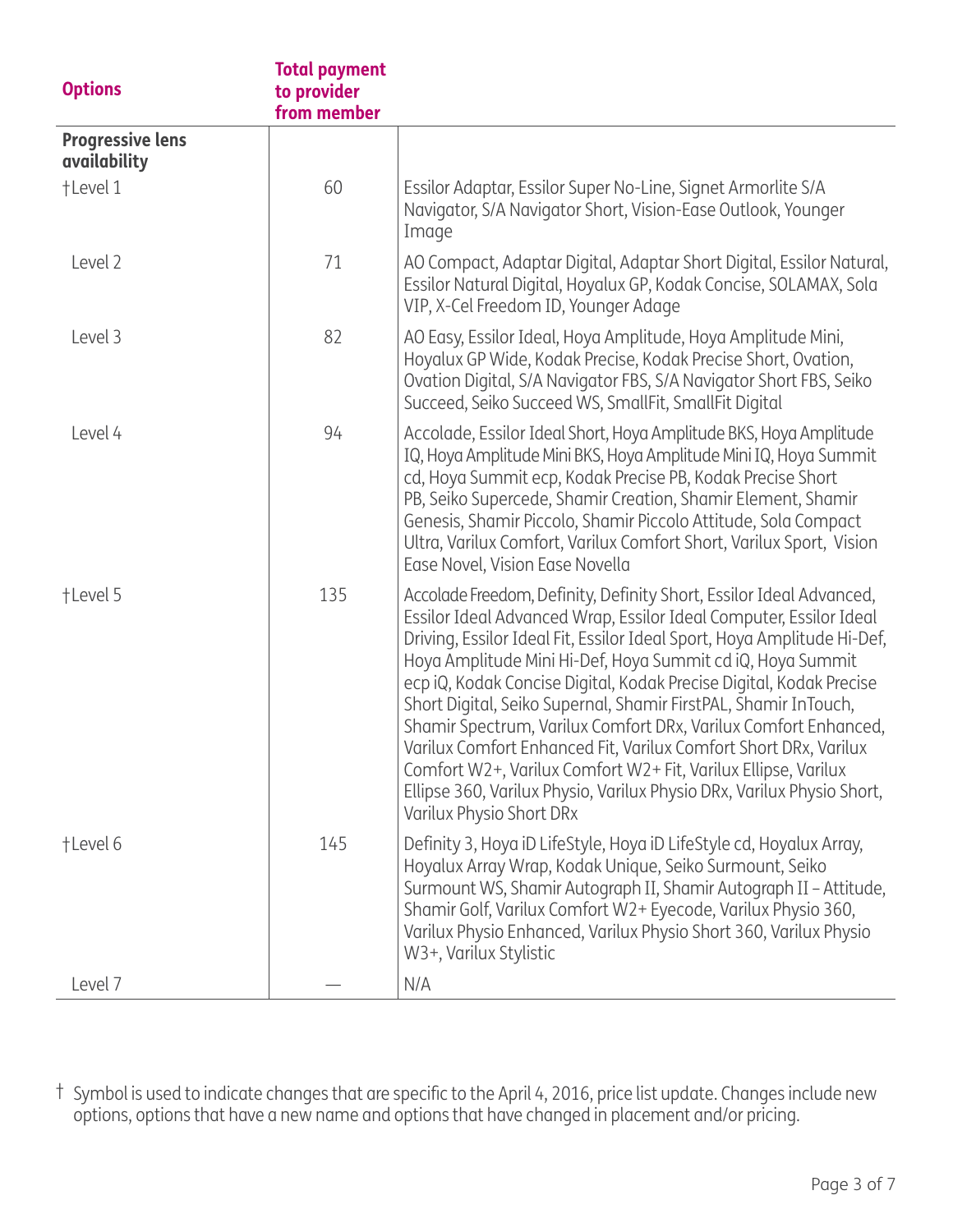| <b>Options</b>                          | <b>Total payment</b><br>to provider<br>from member |                                                                                                                                                                                                                                                                                                                                                |
|-----------------------------------------|----------------------------------------------------|------------------------------------------------------------------------------------------------------------------------------------------------------------------------------------------------------------------------------------------------------------------------------------------------------------------------------------------------|
| + Level 8                               | 185                                                | Definity 3 Plus, Hoya iD InStyle, Hoya iD LifeStyle Clarity, Hoya iD<br>LifeStyle Harmony, Kodak Unique HD, Varilux Ipseo IV, Varilux Ipseo<br>IV Eyecode, Varilux Physio Enhanced Azio, Varilux Physio Enhanced<br>Eyecode, Varilux Physio Enhanced Fit, Varilux Physio Enhanced India,<br>Varilux Physio W3+ Eyecode, Varilux Physio W3+ Fit |
| Level 9                                 |                                                    | N/A                                                                                                                                                                                                                                                                                                                                            |
| Level 10                                |                                                    | N/A                                                                                                                                                                                                                                                                                                                                            |
| + Level 11                              | 270                                                | Hoya iD MyStyle, Hoya iD MyStyle 2, KODAK Distinct Lens, Shamir<br>Attitude III Fashion, Shamir Attitude III Sport, Shamir Autograph<br>III, Varilux S Design, Varilux S Design Short, Varilux S Fit, Varilux S<br>4D                                                                                                                          |
| Near-variable lens styles               |                                                    |                                                                                                                                                                                                                                                                                                                                                |
| +Level A                                | 49                                                 | Essilor Computer, Hoya Tact BKS (40 or 60), KODAK SoftWear Lens,<br>Shamir Office, Sola Access                                                                                                                                                                                                                                                 |
| Level B                                 | 80                                                 | Shamir Autograph II - Office, Shamir Computer, Shamir WorkSpace                                                                                                                                                                                                                                                                                |
| <b>Anti-reflective (AR)</b><br>products |                                                    |                                                                                                                                                                                                                                                                                                                                                |
| Standard                                | 44                                                 | Seiko Surpass ECP, Sharpview Plus, Standard AR 1-year                                                                                                                                                                                                                                                                                          |
| +Premium                                | 60                                                 | Hoya HiVision, Hoya Premium AR, Hoya Premium with View Protect,<br>KODAK CleAR, KODAK CleAR+, Seiko Super Surpass ECP                                                                                                                                                                                                                          |
| Elite                                   | 72                                                 | Crizal Easy UV, Hoya HiVision with View Protect                                                                                                                                                                                                                                                                                                |
| Supreme                                 | 85                                                 | Crizal Alizé UV, Hoya Super HiVision, KODAK Clean&CleAR                                                                                                                                                                                                                                                                                        |
| Diamond                                 | 105                                                | Crizal Avancé UV, Crizal SunShield UV, Crizal SunShield Mirrors UV,<br>Hoya Recharge, Hoya Super HiVision EX3, KODAK Clean&CleAR UV                                                                                                                                                                                                            |
| †Imperial                               | 130                                                | Crizal Prevencia, Crizal Sapphire UV, Crizal Optifog, Shamir Glacier<br>Plus <sup>™</sup> UV                                                                                                                                                                                                                                                   |

† Symbol is used to indicate changes that are specific to the April 4, 2016, price list update. Changes include new options, options that have a new name and options that have changed in placement and/or pricing.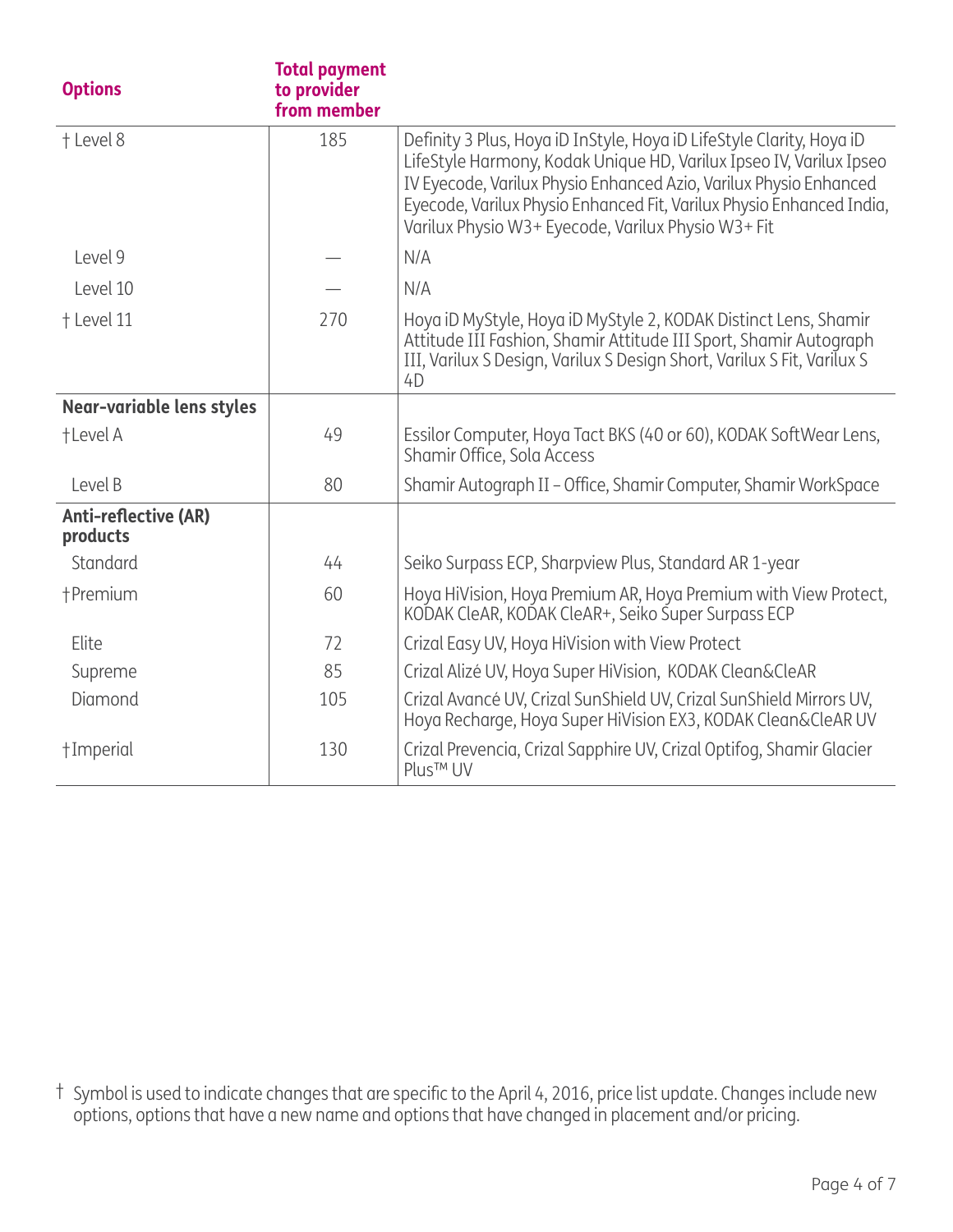## **Options Total payment to provider from member**

Multifocal

Single vision

**Options Total payment to provider from member**

Single vision (SV) Multifocal

|                                                                   | (SV) |                                          |
|-------------------------------------------------------------------|------|------------------------------------------|
| <b>Specialty lenses</b>                                           |      | <b>Specialty lenses</b><br>(continued)   |
| Crizal Kids UV <sup>™</sup>                                       |      | Essilor Stylistic <sup>™</sup>           |
| Polycarbonate (Crizal AR is<br>automatically included.)           | 55   | Plastic polarized                        |
| Crizal <sup>®</sup> Prevencia <sup>™</sup> Kids                   |      | Polycarbonate po                         |
| Polycarbonate (Crizal<br>Prevencia is automatically<br>included.) | 95   | Polycarbonate col<br>(nonpolarized)      |
| Essilor 360 <sup>™</sup> SV Aspheric                              |      | High-index 1.67 p                        |
|                                                                   | 68   | Hoya ID SV                               |
| Polycarbonate                                                     |      | High-index 1.60                          |
| High-index 1.67                                                   | 102  | High-index 1.67                          |
| High-index 1.74                                                   | 169  | High-index 1.70                          |
| Essilor Anti-Fatique <sup>™</sup>                                 |      | Hoya ST28 IQ                             |
| Plastic                                                           | 56   | Plastic                                  |
| Polycarbonate                                                     | 85   | Polycarbonate                            |
| High-index 1.67                                                   | 120  | Polycarbonate po                         |
| Essilor Azio <sup>™</sup> SV Aspheric                             |      | Trivex (or Mid-inde                      |
| Polycarbonate                                                     | 78   | Hoya SV IQ                               |
| High-index 1.67                                                   | 112  | Plastic                                  |
| High-index 1.74                                                   | 179  | Polycarbonate                            |
| Essilor Eyecode <sup>™</sup> SV Aspheric                          |      | Polycarbonate po                         |
| Polycarbonate                                                     | 82   | Trivex (or Mid-inde                      |
| High-index 1.67                                                   | 115  | Trivex polarized                         |
| High-index 1.74                                                   | 183  | High-index 1.67                          |
| Essilor FIT <sup>™</sup> SV Aspheric                              |      | Hoya Sync™ 5 BKS ar                      |
| Polycarbonate                                                     | 78   | Hoya Sync <sup>™</sup> 5 Wrap<br>designs |
| High-index 1.67                                                   | 112  | Plastic                                  |
| High-index 1.74                                                   | 179  | Plastic polarized                        |

| 152 |     |
|-----|-----|
| 175 |     |
| 116 |     |
| 275 |     |
|     |     |
| 145 |     |
| 165 |     |
| 177 |     |
|     |     |
|     | 80  |
|     | 85  |
|     | 185 |
|     | 99  |
|     |     |
| 63  |     |
| 68  |     |
| 135 |     |
| 88  |     |
| 140 |     |
| 121 |     |
|     |     |
| 73  |     |
| 135 |     |
|     |     |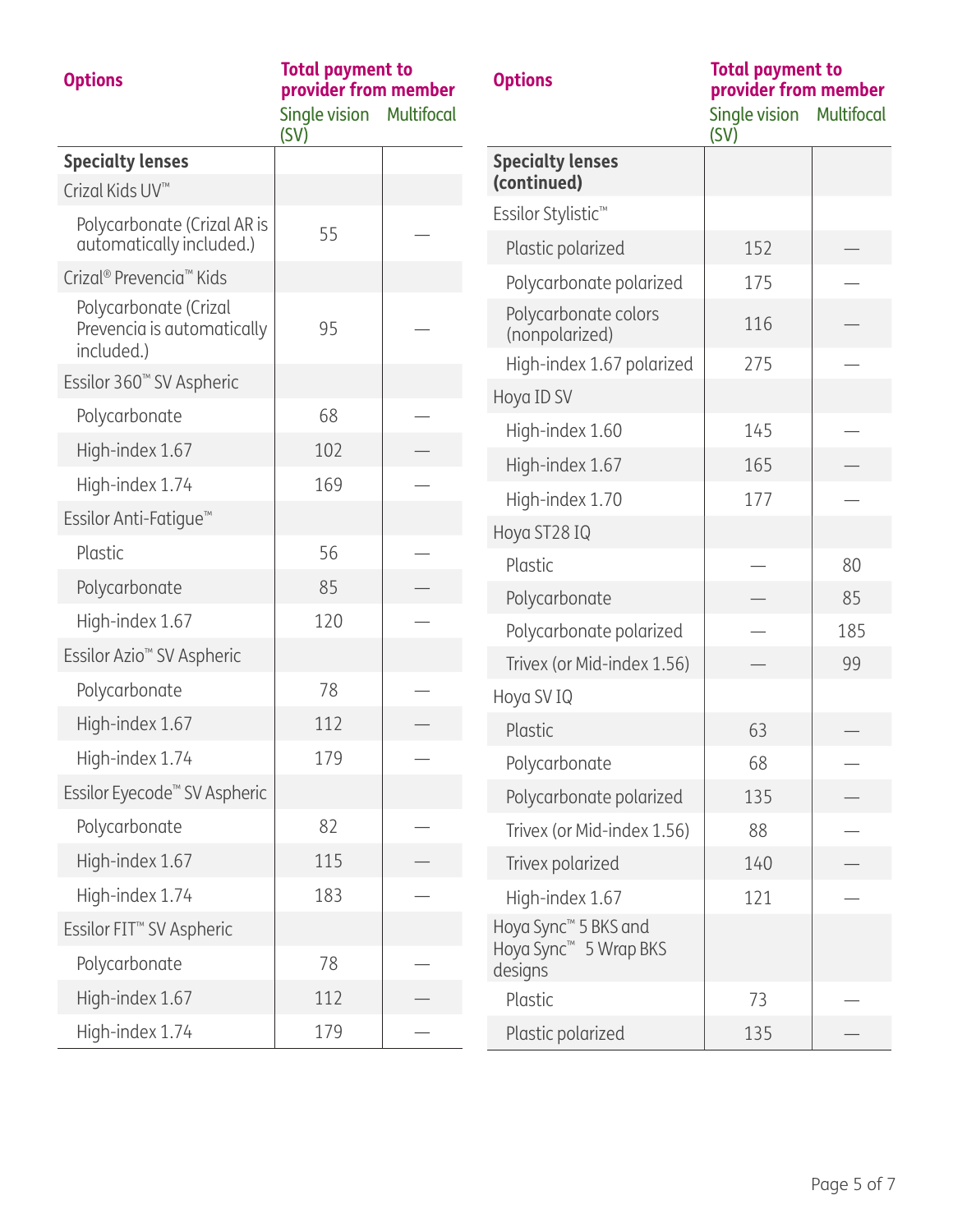| <b>Options</b>                                                        | <b>Total payment to</b><br>provider from member<br>Single vision<br>(SV) | <b>Multifocal</b> | <b>Options</b>                               | <b>Total payment to</b><br>provider from member<br>Single vision<br>(SV) | <b>Multifocal</b> |
|-----------------------------------------------------------------------|--------------------------------------------------------------------------|-------------------|----------------------------------------------|--------------------------------------------------------------------------|-------------------|
| <b>Specialty lenses</b><br>(continued)                                |                                                                          |                   | <b>Specialty lenses</b><br>(continued)       |                                                                          |                   |
| Polycarbonate                                                         | 80                                                                       |                   | <b>Trivex</b>                                | 48                                                                       |                   |
| Polycarbonate polarized                                               | 135                                                                      |                   | Trivex polarized                             | 104                                                                      |                   |
| Phoenix (or Mid-index<br>1.56)                                        | 80                                                                       |                   | Mid-index 1.56                               | 48                                                                       |                   |
| Phoenix polarized                                                     | 140                                                                      |                   | High-index 1.60                              | 52                                                                       |                   |
| High-index 1.60                                                       | 87                                                                       |                   | High-index 1.60 polarized                    | 145                                                                      |                   |
| High-index 1.67                                                       | 108                                                                      |                   | High-index 1.67                              | 67                                                                       |                   |
| High-index 1.67 polarized                                             | 275                                                                      |                   | High-index 1.67 polarized                    | 162                                                                      |                   |
| Hoya Sync <sup>™</sup> 8 BKS and<br>Hoya Sync <sup>™</sup> 8 Wrap BKS |                                                                          |                   | High-index 1.74<br>High-index 1.74 polarized | 110<br>185                                                               |                   |
| designs                                                               |                                                                          |                   | Shamir Attitude III                          |                                                                          |                   |
| Plastic                                                               | 73                                                                       |                   | Plastic                                      | 88                                                                       |                   |
| Plastic polarized                                                     | 135                                                                      |                   | Plastic polarized                            | 117                                                                      |                   |
| Polycarbonate                                                         | 80                                                                       |                   | <b>Trivex</b>                                | 115                                                                      |                   |
| Polycarbonate polarized                                               | 135                                                                      |                   | Trivex polarized                             | 179                                                                      |                   |
| Phoenix (or Mid-index<br>1.56)                                        | 80                                                                       |                   | Mid-index 1.56                               | 169                                                                      |                   |
| Phoenix polarized                                                     | 140                                                                      |                   | Mid-index 1.56 polarized                     | 194                                                                      |                   |
| High-index 1.60                                                       | 87                                                                       |                   | Polycarbonate                                | 88                                                                       |                   |
| High-index 1.67                                                       | 108                                                                      |                   | Polycarbonate polarized                      | 140                                                                      |                   |
| High-index 1.67 polarized                                             | 275                                                                      |                   | High-index 1.60                              | 135                                                                      |                   |
| † KODAK Digital Single<br>Vision Lens                                 |                                                                          |                   | High-index 1.60 polarized<br>High-index 1.67 | 200<br>145                                                               |                   |
| Plastic                                                               | 28                                                                       |                   | High-index 1.67 polarized                    | 290                                                                      |                   |
| Plastic polarized                                                     | 57                                                                       |                   | † Shamir Autograph III® SV                   |                                                                          |                   |
| Polycarbonate                                                         | 32                                                                       |                   | Plastic                                      | 80                                                                       |                   |
| Polycarbonate polarized                                               | 61                                                                       |                   |                                              |                                                                          |                   |

† Symbol is used to indicate changes that are specific to the April 4, 2016, price list update. Changes include new options, options that have a new name and options that have changed in placement and/or pricing.